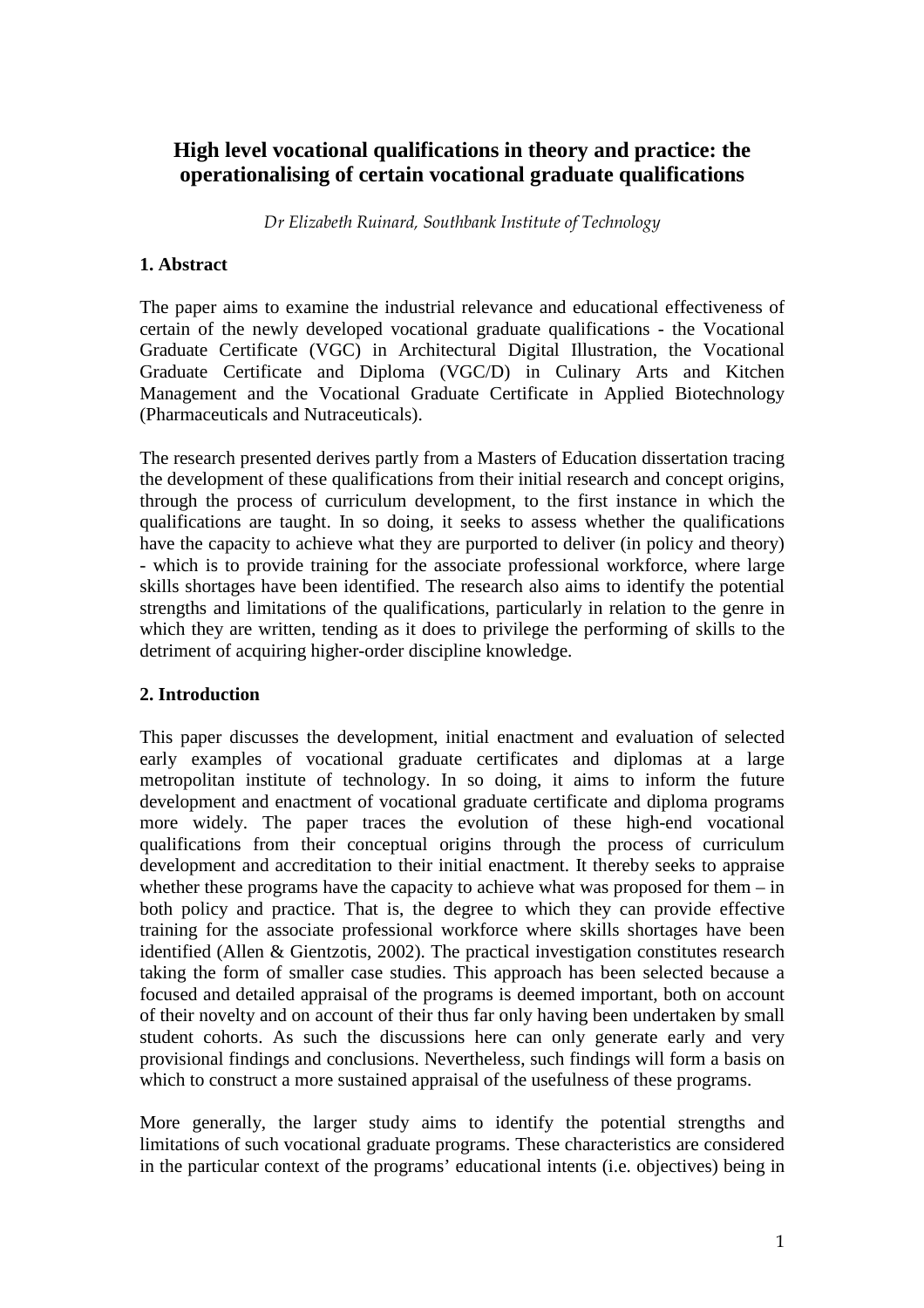the format of units of competency. Units of competency are statements of key functions or roles in a particular job and necessarily, VGC/Ds are competency-based, even if Performance Level Assessment (PLA) is also applied. This focus on measurable outcomes is often seen to emphasise observable skills to the possible detriment of underpinning knowledge (the knowledge and understanding said to underpin performance). This paper articulates the viewpoint that higher-order thinking and acting capacities comprise a significant component of associate professionals' work and that this should be acknowledged and foregrounded more directly in the resultant curriculum documents. It argues that the requirement for vocational education and training (VET) graduate certificates and diplomas to be written in units of competency and in a competency-based format results in the marginalisation of underpinning knowledge.

Besides its under-emphasis on knowledge, the unit of competency format is further characterised by the incorporation of employability skills (i.e. generic skills inserted into curriculum documents, namely, communication, teamwork, problem solving, planning and organisation, technology, learning, self-management and initiative and enterprise). These are articulated within the performance criteria that outline the standards of performance students must demonstrate in the workplace; these descriptions of the quality requirements of the result of a unit of competency obtained in labour performance (e.g. *Adjust meals and menus in line with evaluation findings* as an example of problem-solving). The employability skill of self-management and, initiative and enterprise, however, feature prominently in the research findings above all others. The remaining employability skills seem potentially too generic to be particularly significant, and received scant reference from the student and teacher informants in the practical investigations. It is therefore argued that the employability skills need to be appropriately contextualised but also that certain appear to be more prominent than others in the VGC/Ds.

#### **3. Research method**

The selected research question in the larger study relates to identifying the potential strengths and weaknesses of vocational graduate programs and evaluating their suitability to provide training for the contemporary work context. The question focuses generally on vocational graduate programs in the abstract and specifically on two programs in detail and a third more occasionally. The research proceeds from a provisional definition that views vocational graduate programs as training for associate professionals, endeavouring to construct a bridge between theoretical and vocational skills and between the higher vocational education and the higher education sectors. The larger study seeks to test this definition, thus aiming to identify obstacles preventing vocational graduate programs from fulfilling their promise, as well as bringing to light factors favouring the potential realisation of that promise. The methods employed in approaching the research question include textual analysis and deconstruction, observation and interview, evaluation, interpretation and the distilling of/reconciling, validation and articulation of all emergent themes.

Textual analysis and deconstruction of policy documents, key documents associated with VGC/VGD accreditation, the curriculum documents and the CDAC Minutes were performed in an early phase of generating and collecting data. Further, the tool of observation of the manner in which the programs have been/are being enacted, and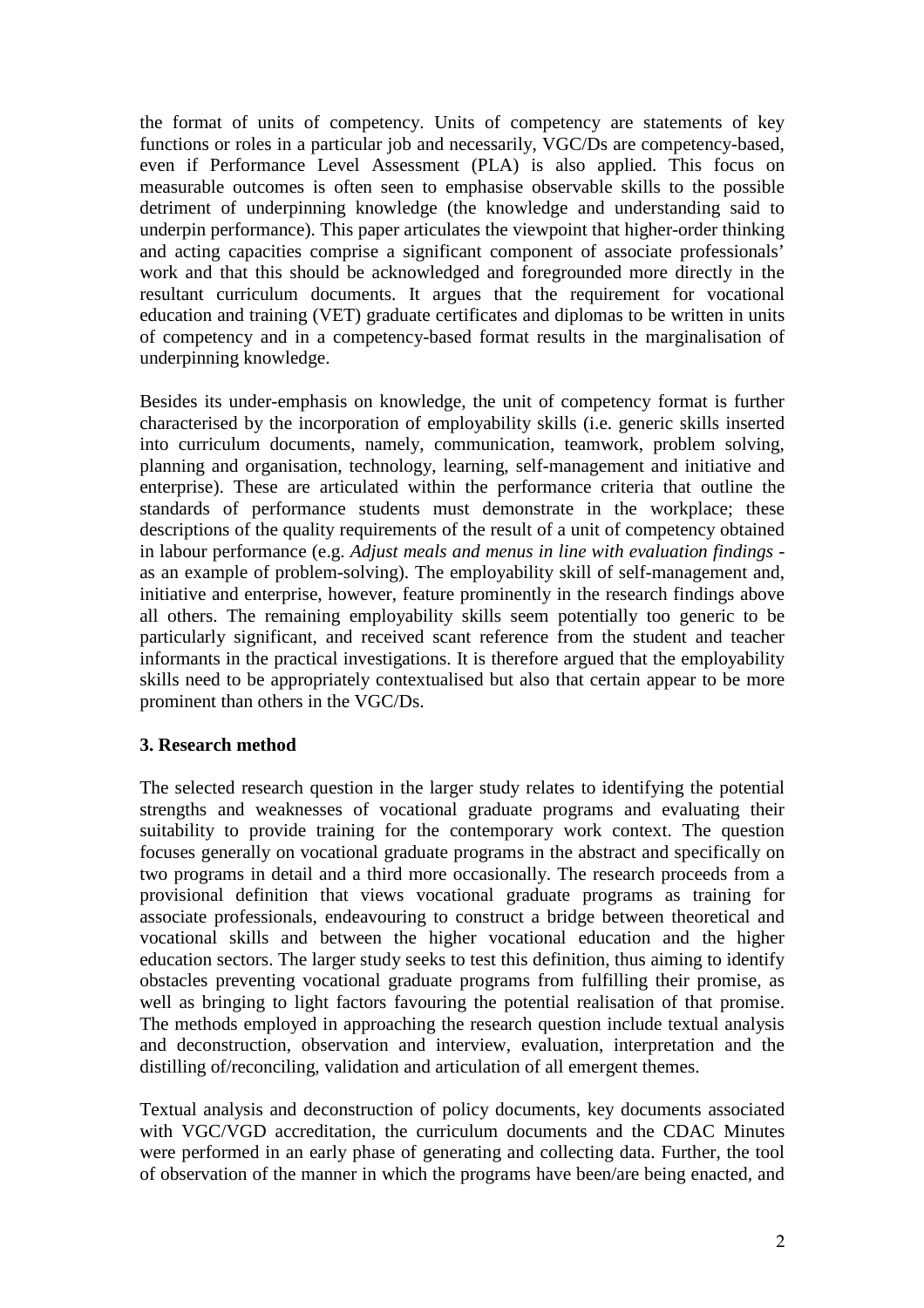observation of some of the outcomes of the programs (in the guise of viewing the end of semester exhibition for the VGC in Architectural Digital Illustration and participating in the gala dinner for the VGC/D in Culinary Arts), were also employed. Acknowledging the potential for subjectivity inherent in all research and particularly in qualitative research targeting programs developed and implemented at my own institute, I was mindful to deconstruct my own position as researcher: I attempted to be cognizant of my own potential biases at all times, whereby I would naturally wish to see work performed at my institute as being of high quality and rigorously carried out. Thus the text created by my renditions of events was "deconstructed"; my biases and taken-for-granted notions were exposed, and at times, alternative ways to look at the data were introduced (Denzin & Lincoln, 2000: 661). My intention was thereby to balance this natural predilection to view work performed at my institute positively against the reality of a study of new programs, where difficulties and inconsistencies in the first instance of implementation were to be expected.

The research thus proceeded from an analysis of the conceptual origins of the programs, the curriculum development processes and an observation/interrogation of key aspects of the manner in which the programs were delivered for the first time. The participants in the next phase of the study comprised a sampling of students in both programs as well as lecturers in both programs. A small cohort of students from each program was interviewed on a voluntary basis, as well as lecturers from each program. Relevant industry representatives were also consulted, but on account of limited scope in this paper, their perspectives are silenced here. The participants in the study were all adults with at least some experience of the world of work. The data obtained from the participants was analysed for repeated themes, interrogated and validated. It is notable that the selection of participants was not able to be particularly inclusive (of age, gender, race and other factors) because of the available pool of potential participants being quite small.

In terms of this sampling, interview was employed as a key tool for gathering data, with its selection being based upon its capacity to draw out dialogue examples (i.e. data) that could represent the experiences of the participants. It was considered that interview as a major gathering tool favoured the encouragement of the investigated experience of the programs engaged in through expression and elucidation. In the investigation the intention was to obtain the participants' views on the phenomena, i.e. the vocational graduate programs, under investigation. The interview thus facilitated the gaining of explanations and information on material that was not directly accessible: perceptions, attitudes and values, matters that were difficult to obtain by alternative methods. The utilisation of the semi-structured interview tool permitted depth to be achieved by providing the opportunity on the part of the interviewer to probe and expand the interviewee's responses. It further permitted a certain balance between the interviewer and the interviewee to develop, providing room for negotiation, discussion, and expansion of the interviewee's responses (Partington, 2001).

The interview methods comprised a combination of informal conversational interview (where questions were generated in response to informal interaction with the participant) and standardised open-ended interview (where pre-conceived questions were presented). The pre-focusing of questions and topics for the interviews aimed to direct the participants' responses toward my research question and to reassure the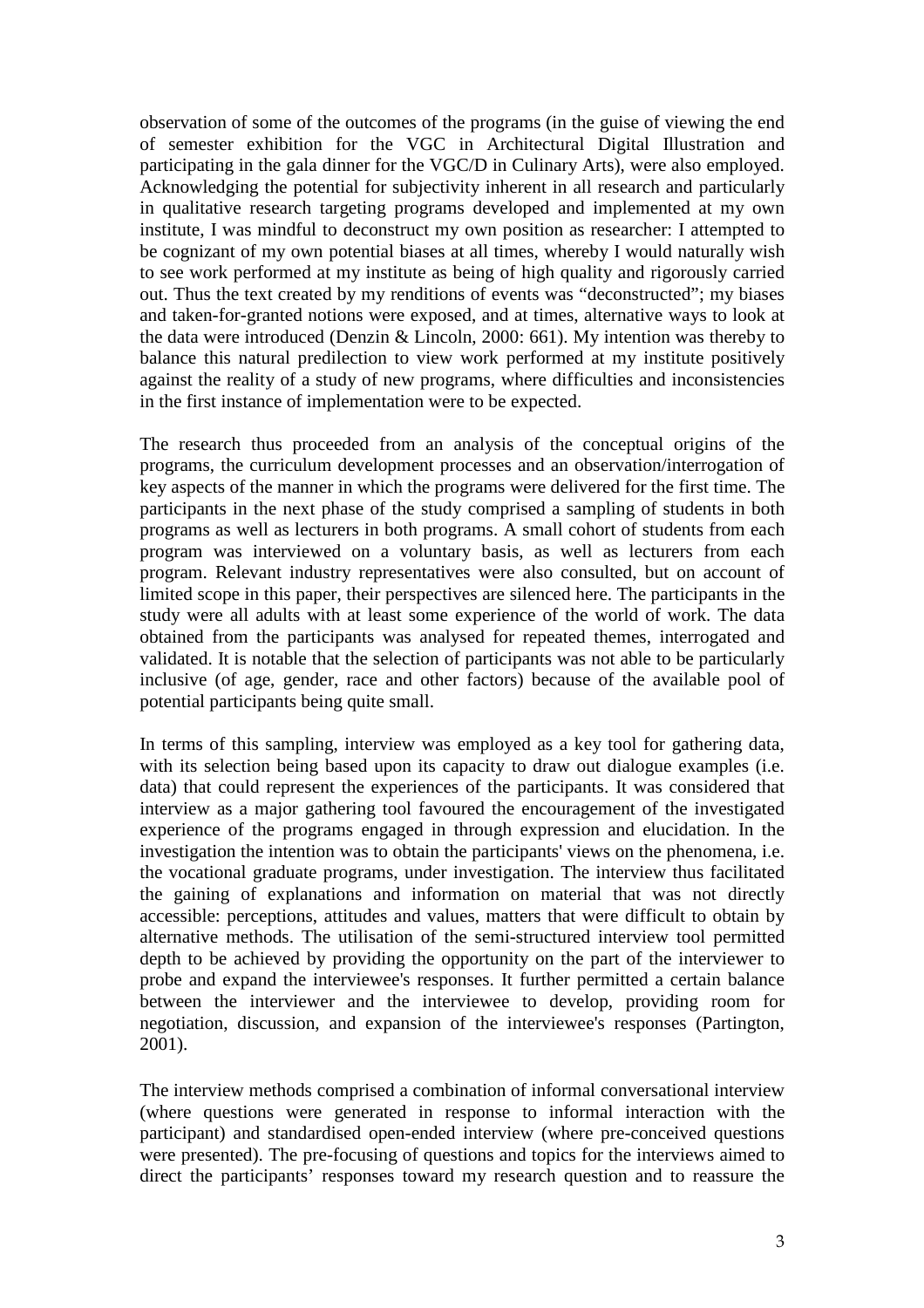participants that the questions would not proceed into territory unfamiliar to them. Examples of questions provided in advance for student-participants include: following:

- o To what extent, if any, does this program differ from previous training/education undertaken? Please explain.
- o To what extent, if any, does this program resemble previous training/education undertaken? Please explain.
- o What kinds of knowledge and what kinds of skills are being transmitted in this program?
- o Do you think this training program is relevant to your current or a potential future workplace?
- o What were your motivations in undertaking this training? Etc.

The data once collected from the two groups, lecturer and student, was distilled into thematic groupings, interrogated and validated with the interviewees for potential misapprehensions. (Industry perspectives also featured in the larger study).

## **4. Findings and discussion**

The study revealed that vocational graduate programs have particular sets of characteristics, including specialisation, complexity, breadth or depth of knowledge and skills, the promoting of the assumption of responsibility for the work of oneself and others, the making of high-level judgments about work and so on. Vocational graduate programs became a national priority in March 2005, when authorised by the Ministerial Council for Employment, Education, Training and Youth Affairs (MCEETYA) (Foster et al, 2007:13). However, their genesis is far earlier, albeit through individual institutional arrangements. Certainly, graduate certificates and graduate diplomas have been offered through the Victorian VET system since the early 1990s, with these appearing to resemble higher education graduate certificates and diplomas more closely than vocational programs. The recent national imperative for vocational graduate programs, as identified by MCEETYA, was articulated as a response to demand for vocational qualifications with 'outcomes oriented towards the specialised needs of industry and enterprise' (www.aqf.edu.au). This imperative was motivated by the acknowledged increasing complexity of workplace and occupational requirements, skills shortages, concerns about unresponsive higher education and so forth.

In appraising the potential utility of vocational graduate programs for equipping workers for the present and future workplace, it is necessary to consider the contemporary context of work. It has become a commonplace to assert that the nature of work in contemporary society is changing rapidly and becoming more complex, with an increasing number of people employed in technological and professional occupations and, therefore, requiring high-level skills. The volume of information manipulated in the current era is a topic much discussed, and, on the theme of the symbolic manipulation of information, Castells asserts that the:

generalization of knowledge-based production and management to the whole realm of economic processes on a global scale requires fundamental social, cultural and institutional transformations …(2000:100).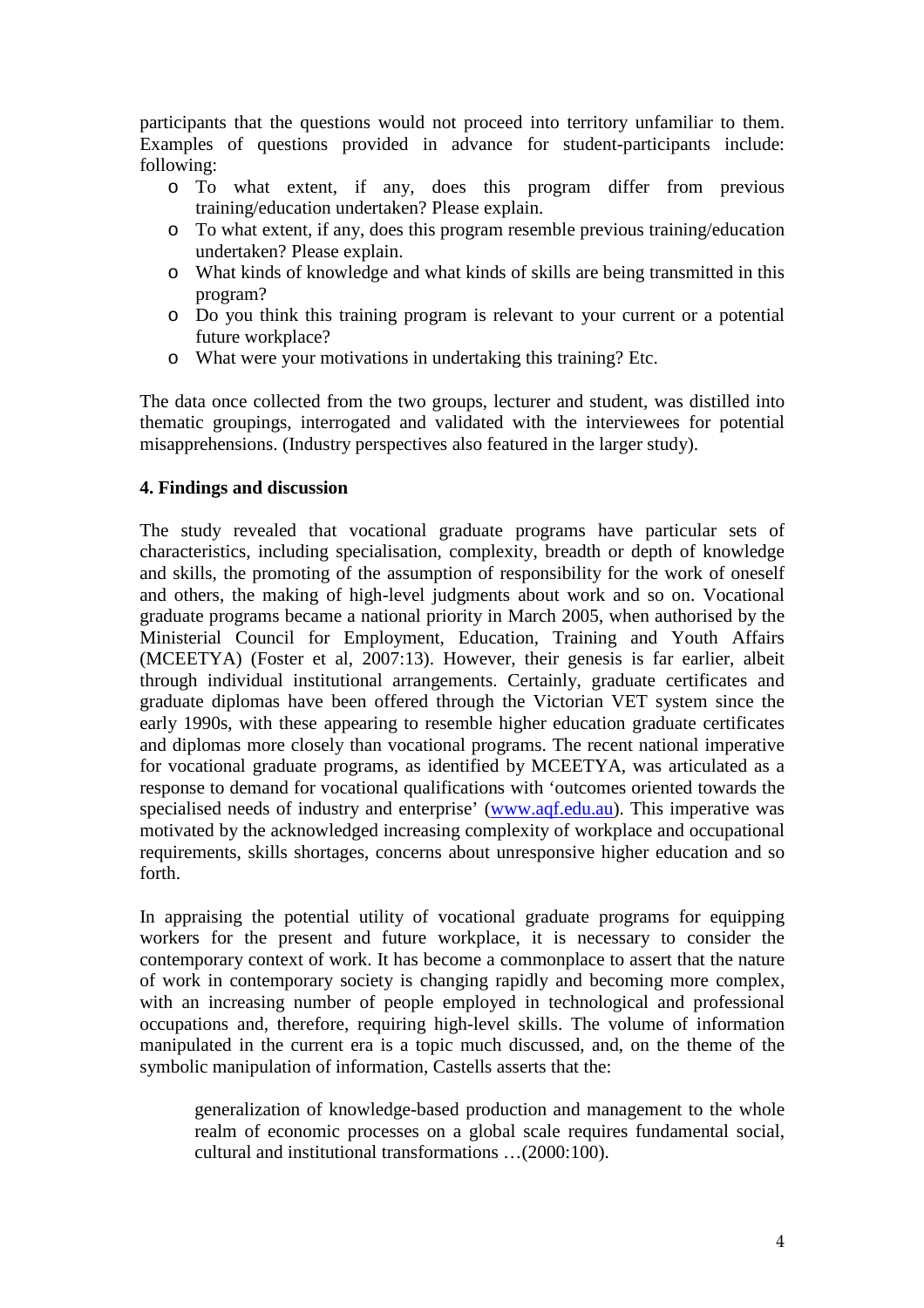In this way, the global economy is declared to be 'informational' rather than 'information-based', where the cultural and institutional attributes of the entire social system participate in the diffusion and implementation of new technology. This is claimed to co-exist with 'the emergence of an industrial culture, characterised by a new social and technical division of labor' (2000:100).

In analysing the complexity of contemporary technological work, Barley and Orr declare that it:

sits at the intersection of craft and science … It is a curious anomaly in which mental and manual skills coexist inseparably, if not always comfortably' (1997:12).

Such work is defined in terms of four characteristics:

(a) the centrality of complex technology to the work,

(b) the importance of contextual knowledge and skill,

(c) the importance of theories or abstract representation of phenomena, and

(d) the existence of a community of practice that serves as a distributed repository of knowledge of relevance to practitioners (Barley & Orr, 1997: 12).

Designed for such industrial exigencies, the VGC/Ds are characterised by their ability to support the development of high-level vocational capabilities in either broad or specialised areas of knowledge and skills, always building on prior knowledge and skills. More precisely, they offer the 'possibility to incorporate substantial breadth, depth and complexity involving the initiation, analysis, design, planning, execution and evaluation of technical and/or management functions in highly varied and/or highly specialised contexts' (http://www.aqf.edu.au/vgc\_vgd.htm). That is, they permit greater specialisation or breadth/deepening of knowledge of the elements contained in diploma curricula, relating to technical or management functions. They may also incorporate 'applications that make significant, high level, independent judgments in major, broad or specialised planning, design, operational, technical and/or management functions in highly varied and/or highly specialised contexts' (http://www.aqf.edu.au/vgc\_vgd.htm). Alternatively, they may include assuming responsibility and broad ranging accountability for the structure, management and output of the work of others and/or functions. In other words, they might deal with the making of judgments and assumption of responsibility for the work of oneself and others.

It is also notable that the degree of emphasis on breadth as against depth of knowledge and skills may vary between programs at this level (http://www.aqf.edu.au/vgc\_vgd.htm). For instance, in the programs referred to in this study, the VGC/D in Culinary Arts seeks to develop capabilities in broad areas of knowledge and skills - culinary arts, food styling, human resources management, financial management, entrepreneurship and innovative marketing. The VGC in Architectural Digital Illustration, by way of contrast, is much more highly specialised, focusing entirely upon digital design and illustration. The VGC in Applied Biotechnology (Pharmaceuticals and Nutraceuticals) is again more specialised; it comprises advanced analytical chemistry (written up as method development so as to appear 'practical' and task oriented), as well as quality control processes in pharmaceuticals and nutraceuticals. So, in these ways, these programs fall under the umbrella of vocational graduate programs, with the latter encompassing a high level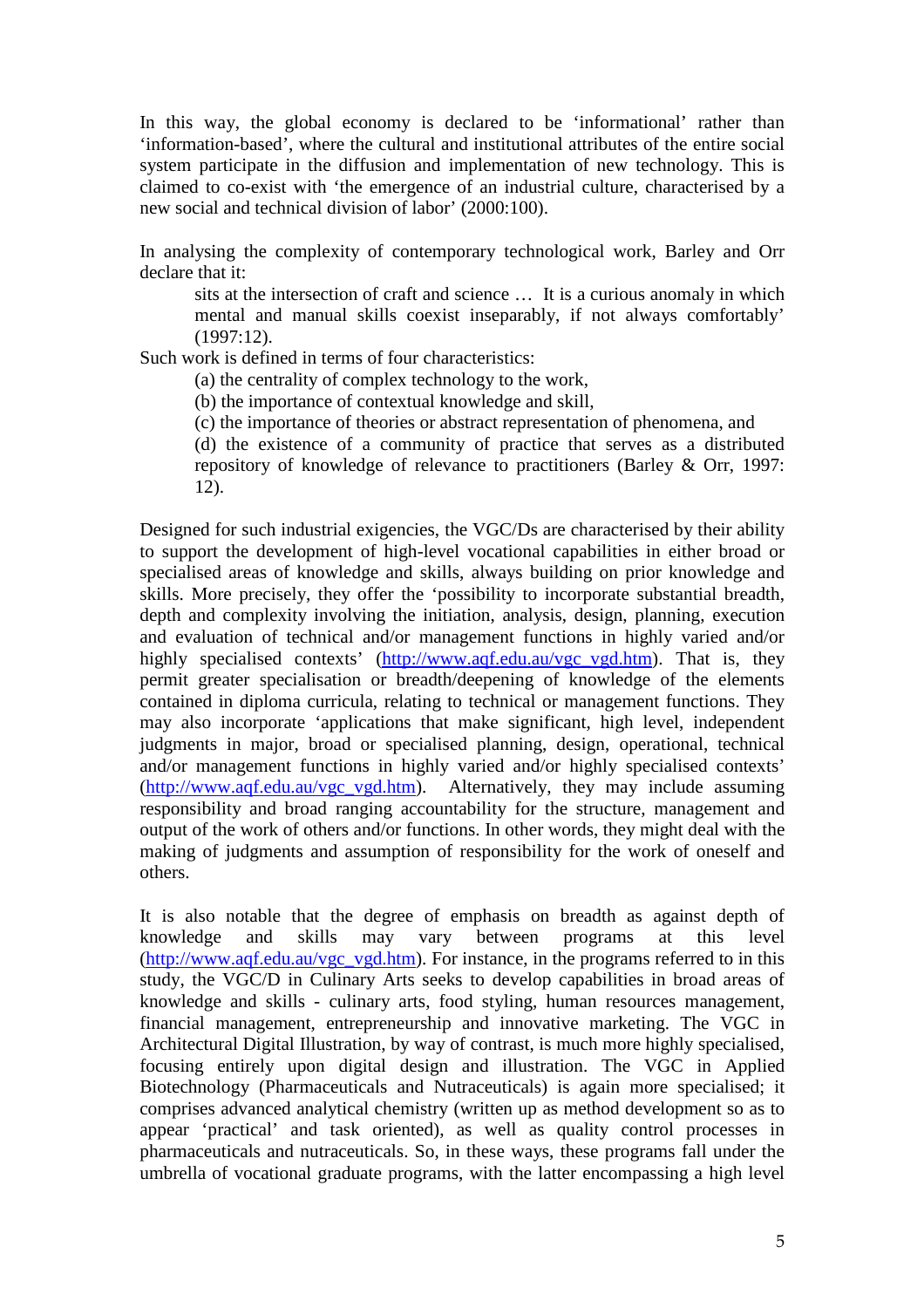of specialisation and the former comprising a broad range of associated skills and knowledge.

The definition of VGC versus VGD yields some differentiation in terms of the level of responsibility assumed by the worker for the work of self and others. In comparing the VGC outcomes to those of the VGD, one discovers: i) that the VGC candidate needs to demonstrate self-directed development and achievement of broad and/or specialised areas of knowledge, whereas for the VGD candidate, these areas of knowledge are highly specialised. It also emerges ii) that the difference between VGC and VGD outcomes is the difference between specialised (VGC) and highly specialised functions (VGD), where VGC functions are further defined as technical or management functions. It is asserted iii) that the VGC candidate works with ideas, whilst the VGD candidate handles complex ideas, and iv) that the VGC level worker shows a command of skills in complex contexts, whereas the VGD level worker displays an expert command of skills in complex and/or highly specialised or varied context. Final distinctions exist to the extent v) that the VGC level worker assumes broad ranging accountability for personal outputs, but the VGD level worker assumes full responsibility and accountability for personal outputs, and vi) that this broad ranging accountability is for the structure, management and output of the work of others at VGC level, as opposed to the VGD level. At the VGD level, full responsibility and accountability is assumed for all aspects of the work of others, including planning, budgeting and strategy (http://www/aqf.edu.au/vgc\_vgd.htm).

The VGD level is therefore deemed one of expertise and generally more complex, abstract and strategic than the VGC; this is to be understood in a hierarchy of qualifications where one progresses from the VGC to the VGD, where the VGD is the ultimate (vocational) level. The association of the VGD with expertise and, by implication, the declaration of expertise to be an outcome of undertaking a VGD, as according to the Australian Qualifications Framework Advisory Board (AQFAB), is nonetheless highly debatable, since completing a VGD alone could hardly render a candidate expert in a vocational field. Expertise is typically understood as a function of long exposure to a relevant workplace and a history of complex problem solving therein. Most of the literature on expertise reinforces the idea that:

expertise is built upon the knowledge and skill gained through sustained practice and experience [where] … there is an interest in documenting the performance capabilities or qualities of the expert or skilled practical thinker (Tennant, 1999, 171).

Moving from text on the nature of vocational graduate programs to lecturer and student perspectives on the operationalised programs, some coherence between the two is discernable. The program developer and main lecturer in the VGC/D in Culinary Arts was always mindful that it was going to be a challenge to convince chefs in Australia that they needed further education. A graduate of culinary arts and also adult and vocational education herself, the program developer affirmed passionately that culinary students must read broadly, research diversely and have a broad general culture in order to be successful in their field. This lecturer considered that the reality of delivering the program corresponded quite closely to her expectations. The four courses so far delivered (out of a suite of eight) have been the subject of extensive student feedback and generally received a positive appraisal from students. Apart from some slight adjustment of pedagogic strategies in relation to the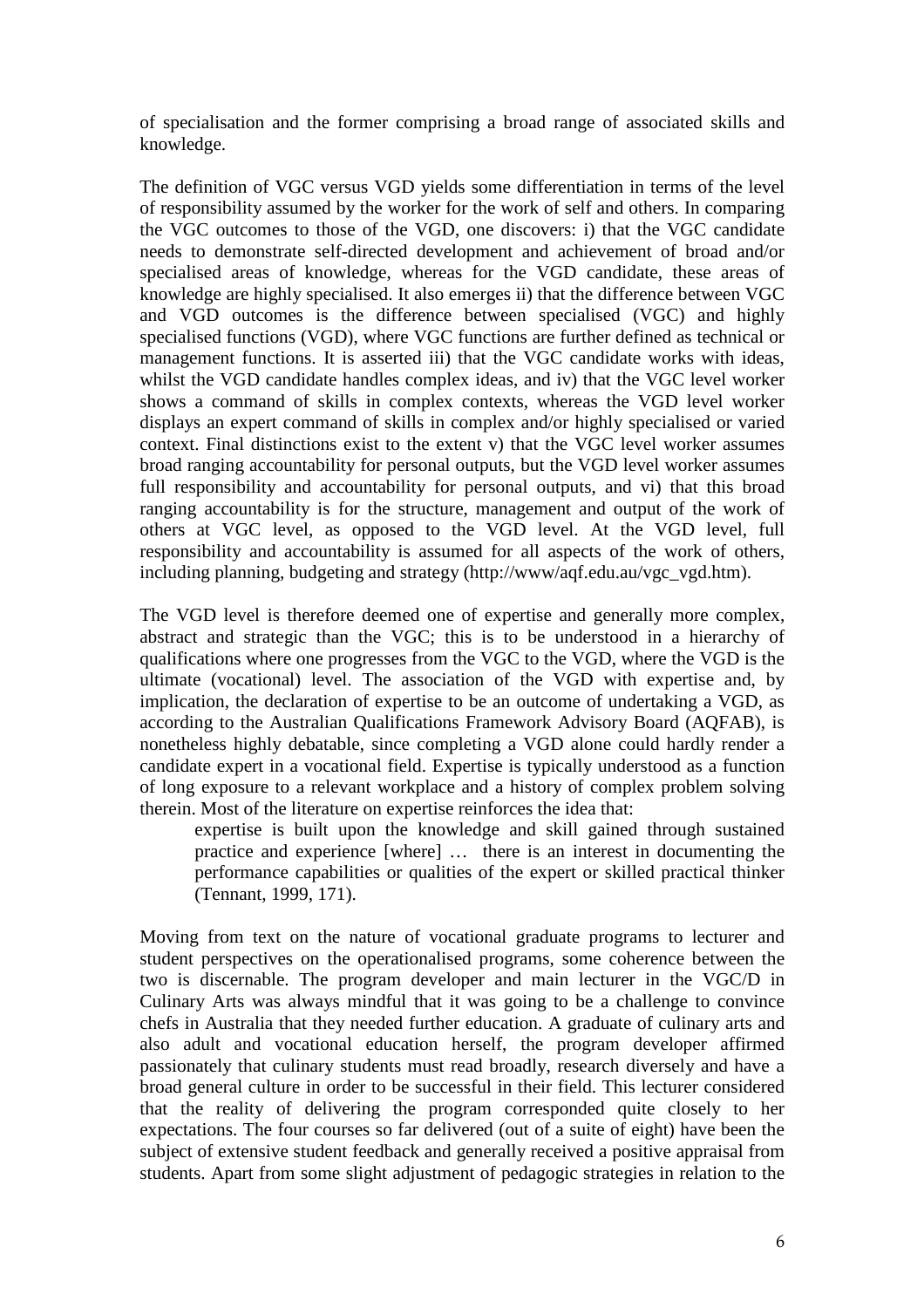sequence in which material was presented to students, and in some instances, the format, the respondent had not considered any major alterations to delivery, except in relation to potentially varying one of the major assessment items.

Another program lecturer consulted stated:

I do think that the marketing subject was quite difficult for them as it required a certain amount of theoretical knowledge and introduction of new concepts of which [the students] had not previously been aware. As this was the first semester of their course it did take some time for them to adjust to the level of information they needed to be learning.

This lecturer affirmed that she considered the students were able to make the adaptation to a higher level of learning by the end of the two semesters but that it required a not inconsiderable level of self-management and discipline.

All of the culinary arts students surveyed expressed positive attitudes in regard to the program thus far, although some asserted that they had been somewhat confused by the intricacies of the finance unit initially. All remarked upon the passion and enthusiasm of the lecturers, stating that they found these to be highly motivating factors in relation to the program. The majority of respondents commented upon the fact that they were amazed and delighted to find a high-level program 'out there for chefs', with the program opening up a new world of options for them that they had not known existed or ever considered before. This was in marked contrast to the relatively low level courses in hospitality and cookery that have previously been available in Queensland, i.e. apprenticeship studies. One student respondent remarked that she had found that the program opened her up enormously to researching food history and the roles that food played in society, with this dimension being a major revelation for her. The candidate had particularly enjoyed researching the history of Australian food and now believed that research was the key to generating new ideas and new approaches to the presentation of food and food styling. Had she not undertaken the program, she asserted, she might never have come to this realisation. This kind of reaction was fairly typical of the responses elicited from this student cohort.

All respondents commented upon the experience of the gala dinner they presented as being very demanding in terms of time, planning, resources and personal skills, but ultimately, very rewarding. Most enjoyed the intensity of having fifteen professional chefs working in the kitchen at the same time, stating that it was a very memorable occasion. One respondent commented positively on the way her team of four managed to work very strongly as a team under pressure, which they experienced as a very affirming experience. In discussing the chosen theme for the dinner of this team – 'old skool – past meets present' - this team acclaimed the benefits that studying food history brought to them, avowing that it was very rare that one thinks to look at the past when attempting to be innovative with food, with a greater tendency being to examine the latest and greatest trends.

In general the program was declared to be:

far more intense than I expected but definitely very manageable. The program absolutely gave me what I was looking for and I will definitely complete the next four courses.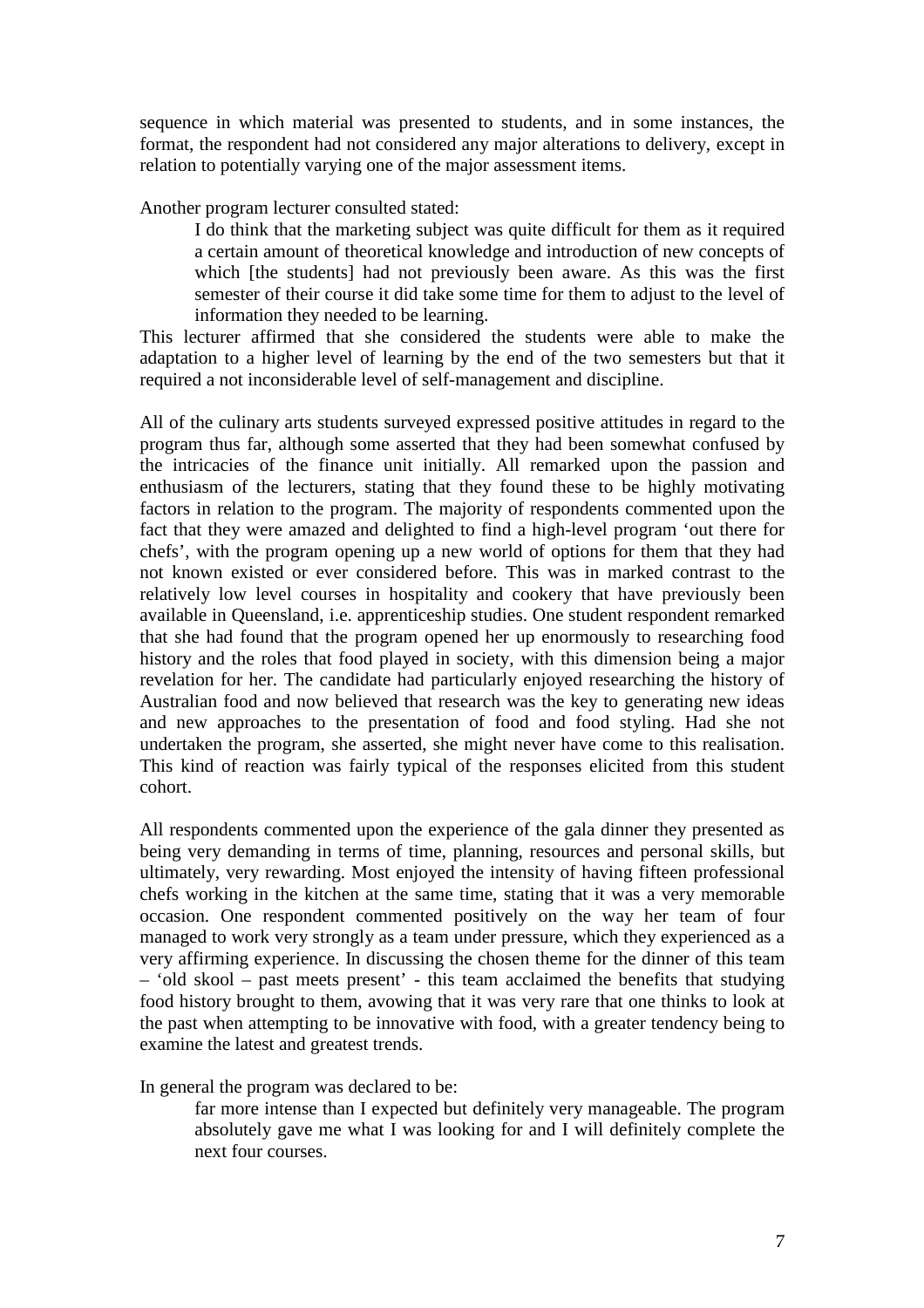Others affirmed that it stretched them personally, requiring significant time management, project management, self-discipline and personal initiative, but all concluded that it was a very positive experience. Respondents acknowledged different motivations for undertaking the program – the desire to be extended, the desire to advance in the workplace, a change of career direction from catering to food styling and food photography, etc. Most recognised that the benefits accruing from undertaking the program were already making a difference to their performance in the workplace, especially on the level of generating creative ideas for marketing their business and also in terms of managing staff in the kitchen, performing staff rostering, resolving staff issues and motivating staff, carrying out accounting and forecasting and so forth.

Although the objectives of the VGC in Architectural Digital Illustration differ markedly from those of the VGC/D in Culinary Arts, there was a reasonable parallelism in the kinds of data unearthed from both groups surveyed. The key lecturers in the architectural digital illustration program, as with those in the culinary arts program, stressed over-archingly time management and project management, and the candidate taking responsibility for their own outcomes, as factors promoting success in the program. Initiative and enterprise also figured highly in the same context – one lecturer citing the instance of certain candidates who succeeded in the program 'because they just ran with it'. This meant that the candidates were not overwhelmed by what they did not know but immersed themselves into the ethos of the program and got on with it, were unafraid. This approach was advanced in contrast to candidates who were bothered by their lack of absolute knowledge of relevant computer software and design concepts as tools, for example. It seemed akin to a certain kind of informed risk-taking but also at times close to 'creativity' (relevant in both of these programs) and something about which there is no real language in the discourse of the training package.

The program co-ordinator of the architectural digital program avowed that there are certain aspects of the program he would run differently the second time around, especially in relation to some sequencing of material. He would incorporate less flexibility in accommodating diverse projects for individual students. He found that some of the candidates needed large projects to be broken into smaller facets to a greater extent than anticipated, with certain lacking necessary levels of organisation and structure to operate within these parameters unaided. In a subsequent offering of the program, the co-ordinator planned to use small assignments as scaffolding for the major project of e.g. website building. In addition, he planned to incorporate the dimension of working with a real client, receiving the client brief, presenting a concept to the client and carrying out suggested modifications to designs within relevant timeframes in a more overt and formal fashion. This was the real world dimension that some of the students had not experienced, except in simulation, and which several found extremely challenging. Overall, the aim would be to orchestrate the timing of the program more tightly. The objective would be for projects to be totally self-managed by the students – for them to both execute and manage the project – but some scaffolding might be needed for certain candidates. It was also seen as optimal to introduce some element of costing into the client dimension in an attempt to augment the real world content and applicability of the program. The aim would be to promote autonomy in the candidates but some would need more support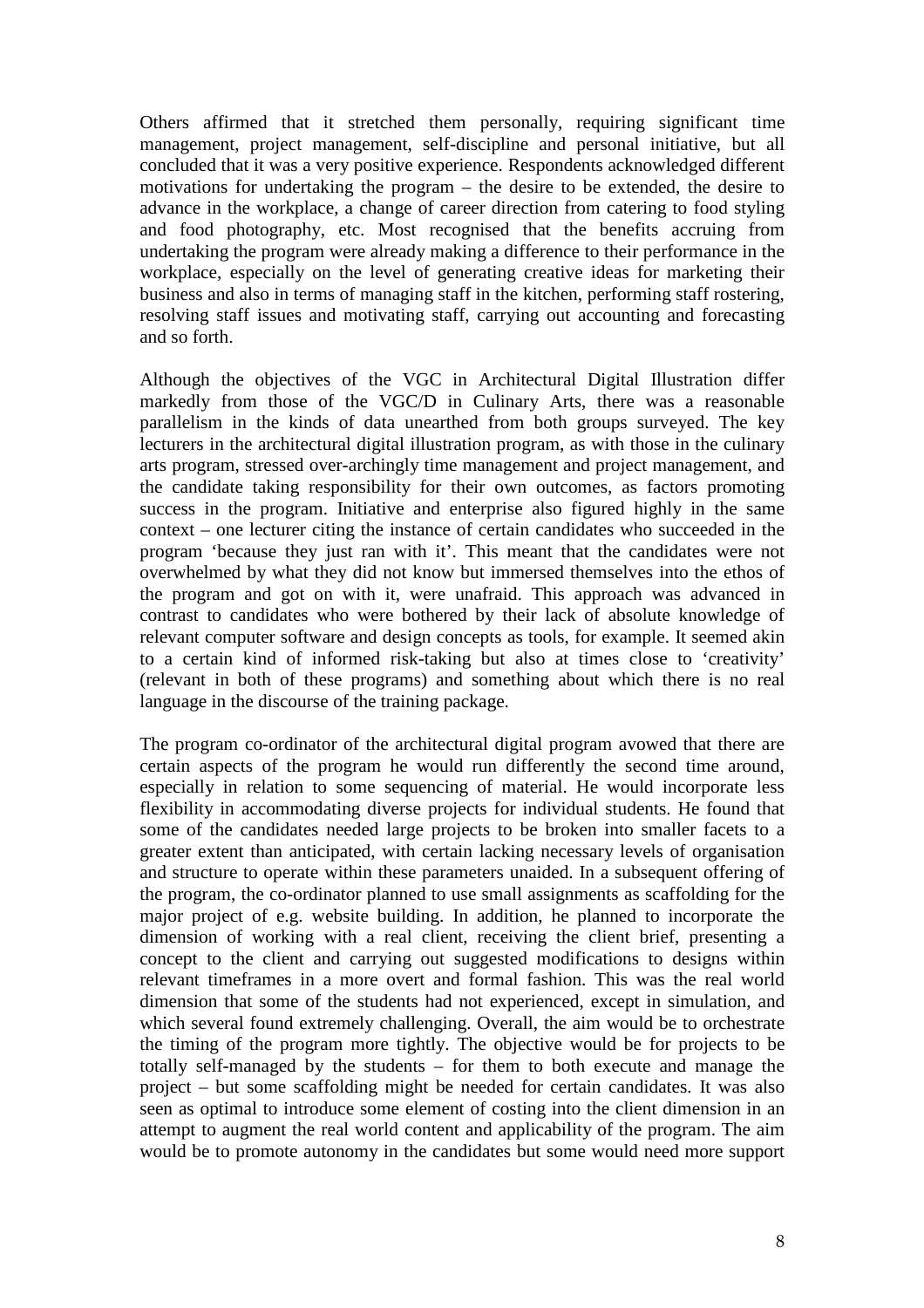than others in order to develop into autonomous workers, depending on their background, the lecturer affirmed.

In terms of student perspectives, some student respondents acknowledged that they experienced difficulty in managing their own time and meeting their own deadlines. (Admittedly, some of these candidates were simultaneously undertaking degrees in architecture). Although all of the candidates had necessarily undertaken previous study, some felt not entirely ready for the level of autonomy the program demanded of them. A few of the candidates had extensive work experience in computer-assisted drafting as draftspeople and project managers. These candidates identified that the VGC level was necessarily higher than the Diploma they had previously undertaken, stating that it demanded an intensive dimension of self-directed research and learning/acquiring of knowledge. The program in this regard was also declared to require far more knowledge-based problem solving than at the undergraduate level. being more demanding but simultaneously more satisfying. Like the candidates in the culinary arts programs, many candidates in this program stressed that personal research was critical. These same respondents identified that it was possible to go in one's own direction in the vocational graduate program, as opposed to working within the parameters laid down for the student at the undergraduate level.

Several of the respondents, like those from the culinary arts program, asserted that completing the program enhanced their ability to perform their work. Apart from the practical support afforded by some candidates' workplaces, further benefits derived from the possibility of being able to work on real life work projects for the first two units of the program, rather than needing to artificially develop a project. The ability to use the same imagery/designs developed in early units in a later project was declared a positive feature of the way in which the program was designed, to the extent that it allowed more intensive interrogation of early design work at subsequent stages of development. Some candidates felt comfortable 'picking up new computer programs', using an attitude of trial and error for problem solving and not being afraid to make mistakes. Others felt less so. Beyond this, personal research was overwhelmingly cited as the key to success, in terms of progressing through the program, as well as the highly supportive attitude of the lecturer who was deemed open and responsive to being contacted during class or at any time outside of class.

#### **5. Conclusions**

The findings presented above represent a very small selection of the themes yielded by the larger research project, where the research into the VGC in Applied Biotechnology is only just commencing, since the program is only now in the process of being implemented in the guise of a industry cadetship. It is avowed that there is a need for much more research and validation of these embryonic findings before definitive assertions can be made. It does appear, however, that the training package format is a major obstacle to the rapid and responsive development of such programs, for the requirements of such technical writing are such that, even in the very best of cases, it has proved impossible to develop such programs from conceptual origins to accredited course in under a year. It is notable that all lecturers and students stress knowledge (above skills) as the critical dimension of the new programs; ironically, all of the curriculum writers in the instances alluded to in this study experienced extreme frustration at needing to 'hide' the knowledge dimension of the curriculum in